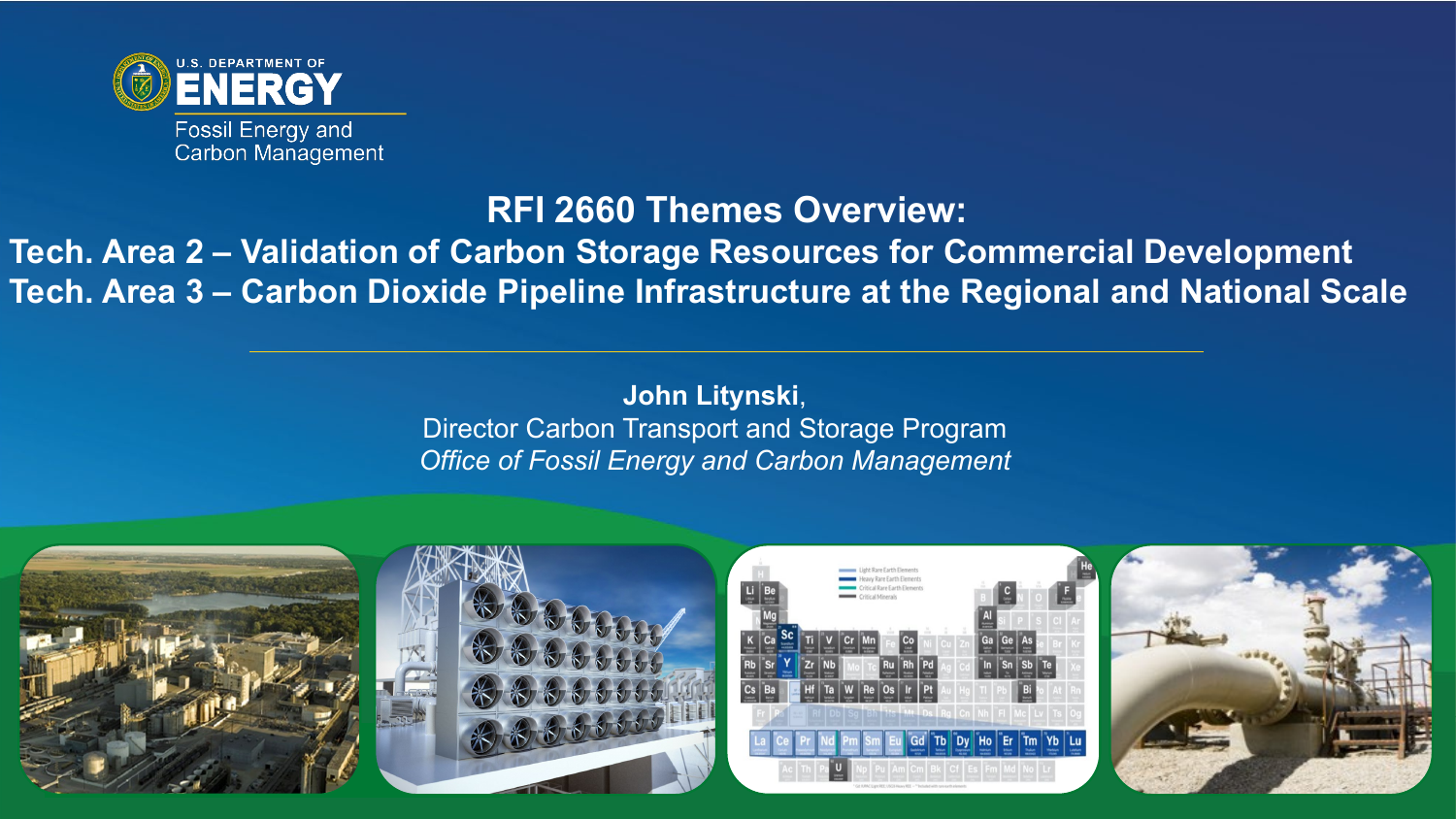# **RFI 2660: Technical Area (TA) 2 & 3**



Over 144 RFI responses mentioned the highlighted states in the descriptions of 16.0 resources, proposed sites, and infrastructure. Not all highlighted states had  $1.0$ proposed sites or infrastructure identified.

**Objective:** Solicit feedback on potential carbon management demonstration and deployment projects and their associated locations (TA2); and on the current and potential  $CO<sub>2</sub>$  Pipeline Infrastructure at the Regional and

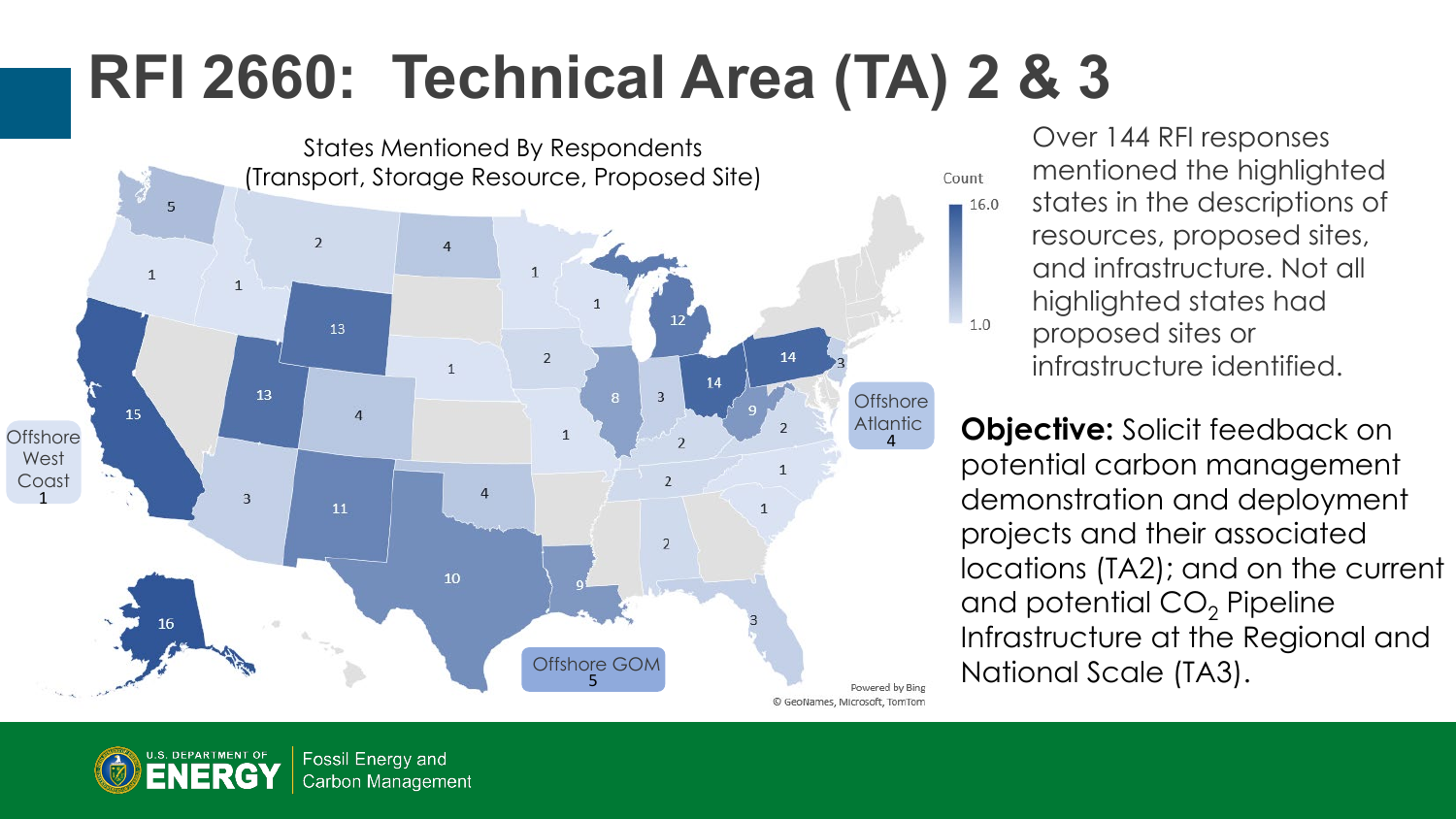# **Response Overview**

• 88 submissions in Technical Area 2



• 56 Submissions in Technical Area 3

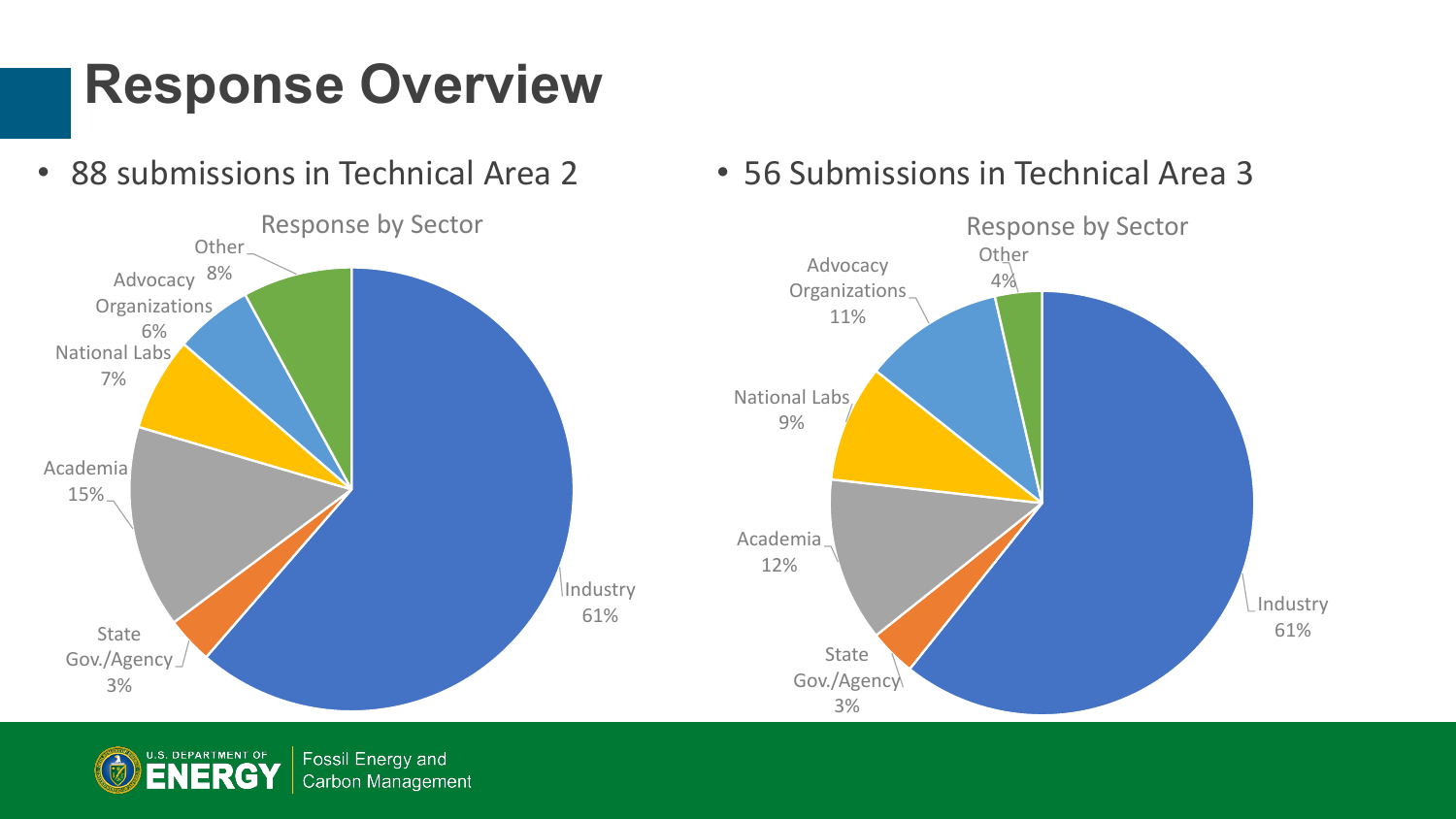### **Overview of Major Ideas from Technical Area 2 Responses**

- Diversity in responses: conventional dedicated saline storage; unconventional storage; enhanced oil recovery (EOR); recommendations/comments on funding opportunity announcement (FOA) content.
- 27 point-source-sink projects were identified; concentrated in upper Midwest/Appalachia, Rocky Mountains, and California.
- 21 possible hub projects were discussed "hub" concept mostly used as an expansion opportunity for point-source-sink projects.
- 13 projects have either submitted or are in the process of submitting a Class VI application.
- Respondents would like to see the Class VI process streamlined for faster, more efficient permitting.
- Public education and community engagement need to be integrated with and come to the forefront of  $CO<sub>2</sub>$  storage efforts.
- Carbon mineralization was described by respondents by either in-situ (basalt and ultramafic sources) or ex-situ (tailings and other industry byproducts) mineralization by utilizing atmospheric and industry sources.

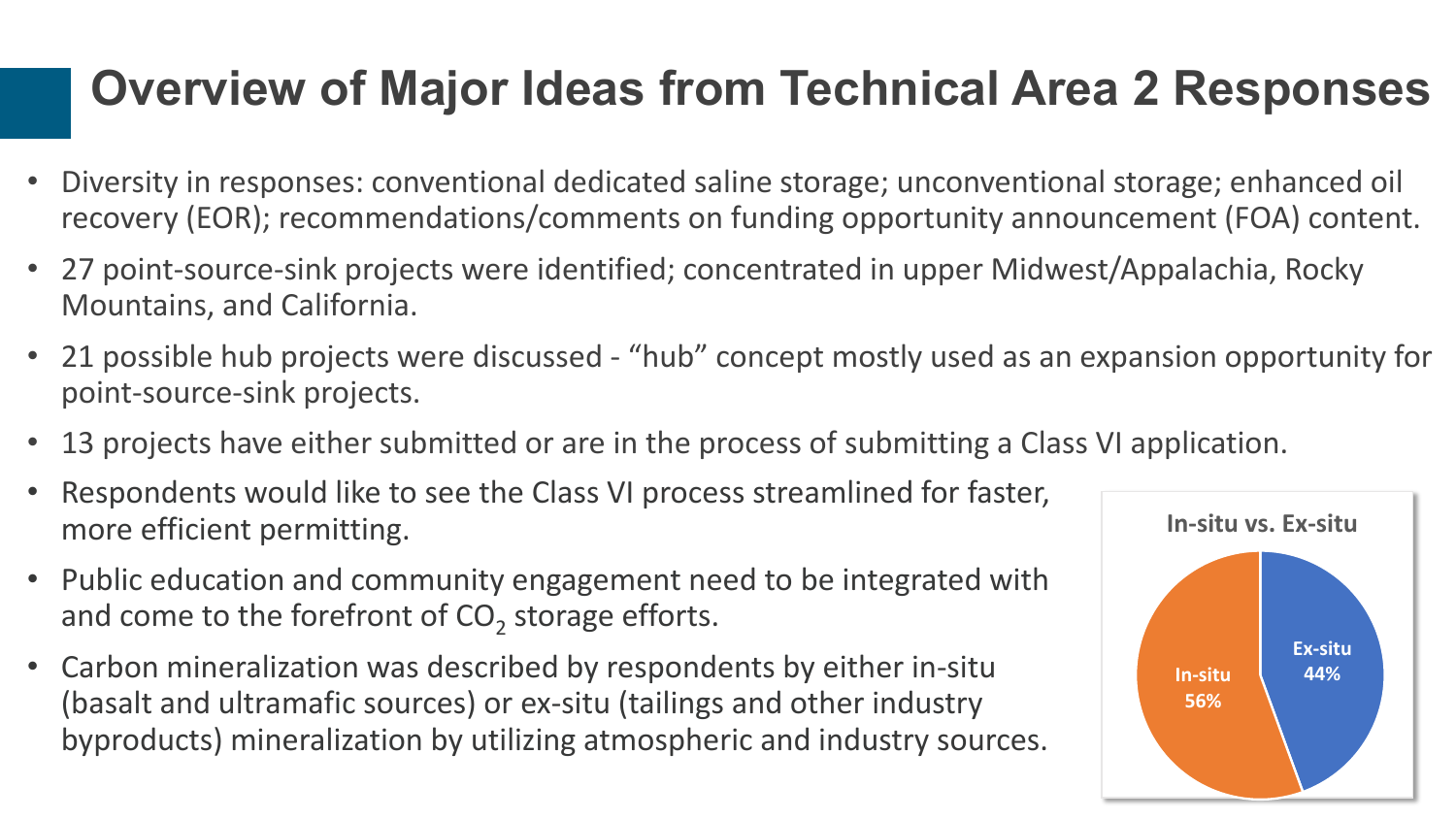## **RFI findings: Regional clusters and geographic factors**

#### West Coast

- 5 projects, >10MMT/year total; barge transport for 1 hub
- Two Class VI permits submitted.
- Basalt storage highighted
- Diverse sources including ethanol, BECCS

#### Alaska

- Focus on North Slope, Nenana (interior) and Cook Inlet basins
- Significant but not well-quantified saline and coal storage resources
- Extensive potential in-situ and exsitu mineral carbonization resources

#### Plains/Rocky Mountains Midwest/East Coast

- Regional preexisting CO2-EOR pipelines
- Multiple [3] hub projects proposed
- Significant potential storage resource
- 5 projects; saline storage;18MMT/year total



- Proposed reuse of sour gas pipelines and rights of way for  $CO<sub>2</sub>$  transport.
- 3 Class VI permits submitted
- WV has applied for Class VI primacy
- Stacked storage 15-20 MMT/Y potential
- Offshore Atlantic potential for in-situ mineral carbonation resources.

#### Gulf Coast/Southeast

- Current  $CO<sub>2</sub>$  pipeline network capacity of 54 MMT/year in the Permian region
- Potential Hub expansion in the Gulf Coast region
- 6 projects, >110 MMT/year total
- TX preparing for and LA have applied for Class VI primacy



**Carbon Transport:** Current CO<sub>2</sub> Infrastructure: >5,000 miles of CO<sub>2</sub> pipelines transporting  $>70$  MMT of CO<sub>2</sub> per year from both natural and anthropogenic sources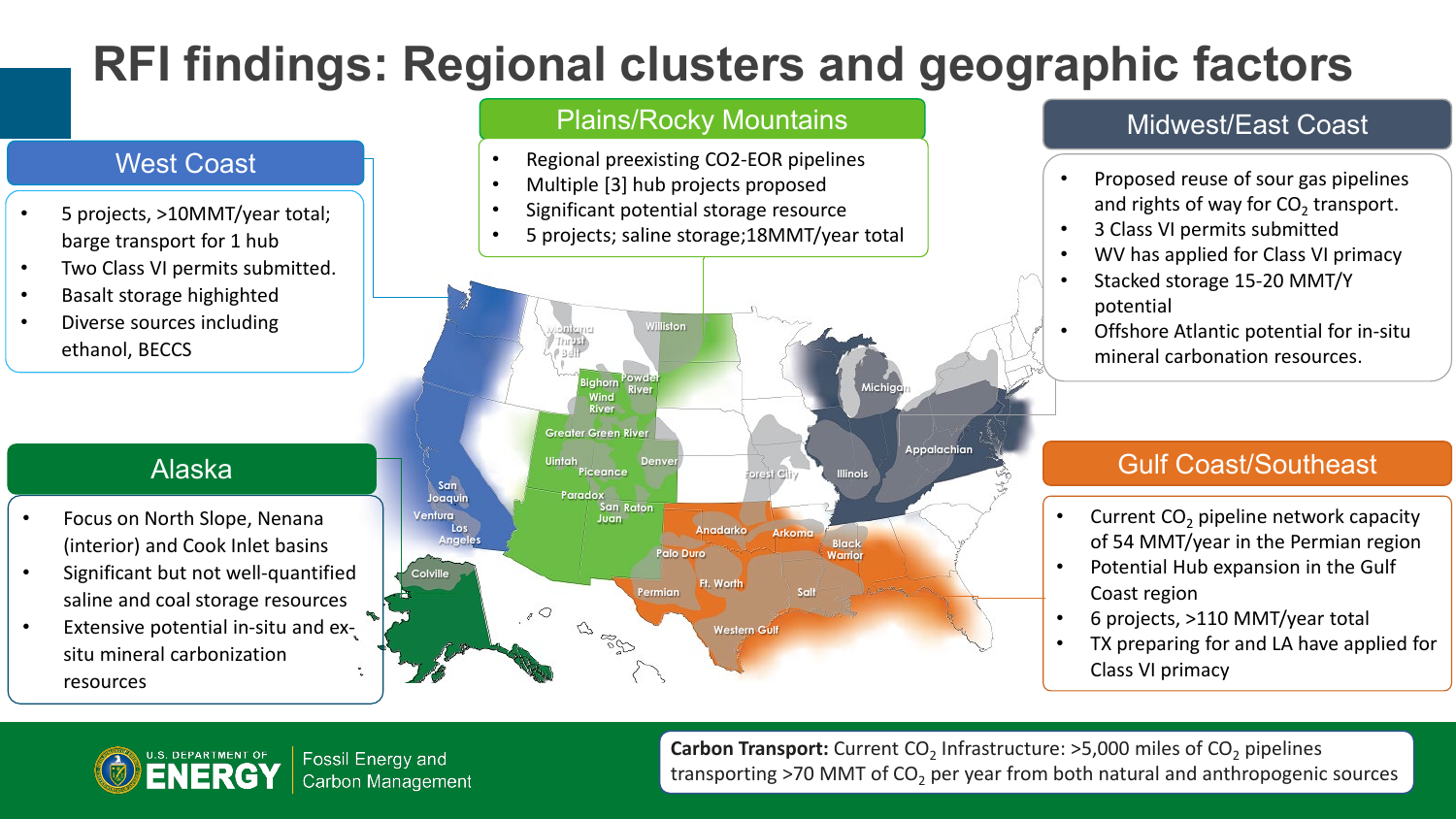### **Proposed Sites by State**

Project types

- Regional Characterization [7]
- Point-source-sink [43]
- Potential Storage Hub [30]

(Projects crossing state lines counted in each state)

Specific projects site locations are not specified in the map



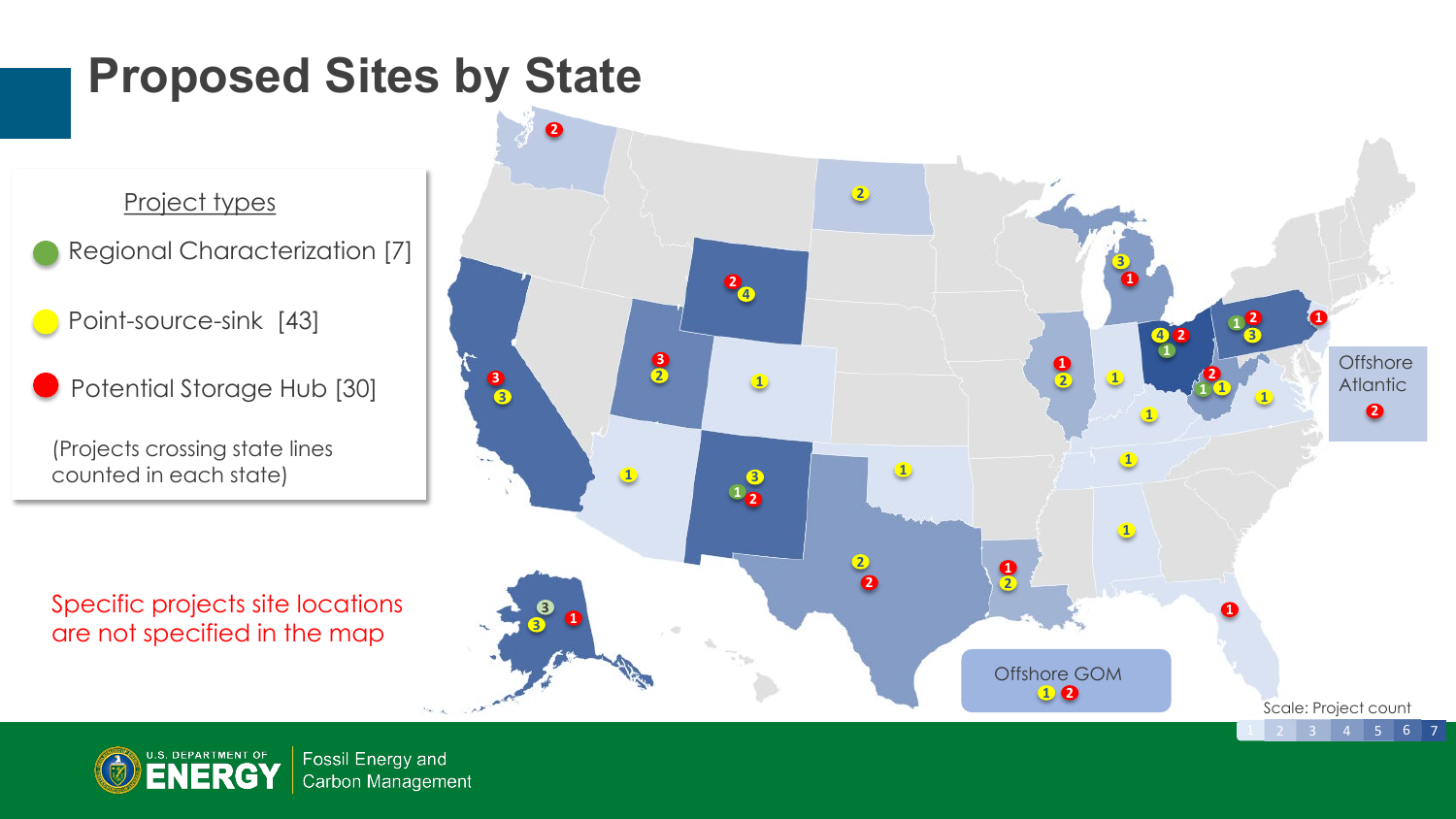### **Overview of Major Ideas from Technical Area 3 Responses**

- Four projects identified areas in which they are planning to repurpose pipelines for  $CO<sub>2</sub>$ transport.
- In the Gulf Coast region, three projects are considering significant expansion for  $CO<sub>2</sub>$ transport.
- Existing rights-of-way to be leveraged (require review and possible re-negotiation).
- Accommodating pressure requirements for  $sCO<sub>2</sub>$  and pipeline integrity are the largest challenges to repurposing pipelines for  $CO<sub>2</sub>$  transport.
- Cost varied significantly among submissions for conversion, operation, and retrofit of existing pipelines for  $CO<sub>2</sub>$  transport.
- Majority of responses contained general/overall, non-specific, recommendations. Benefits focus on job creation. Emphasis on engagement with all entities within site boundaries/community.
- Regulatory requirements vary from state to state and are affected by the surrounding areas (population, land ownership, terrain, etc.).